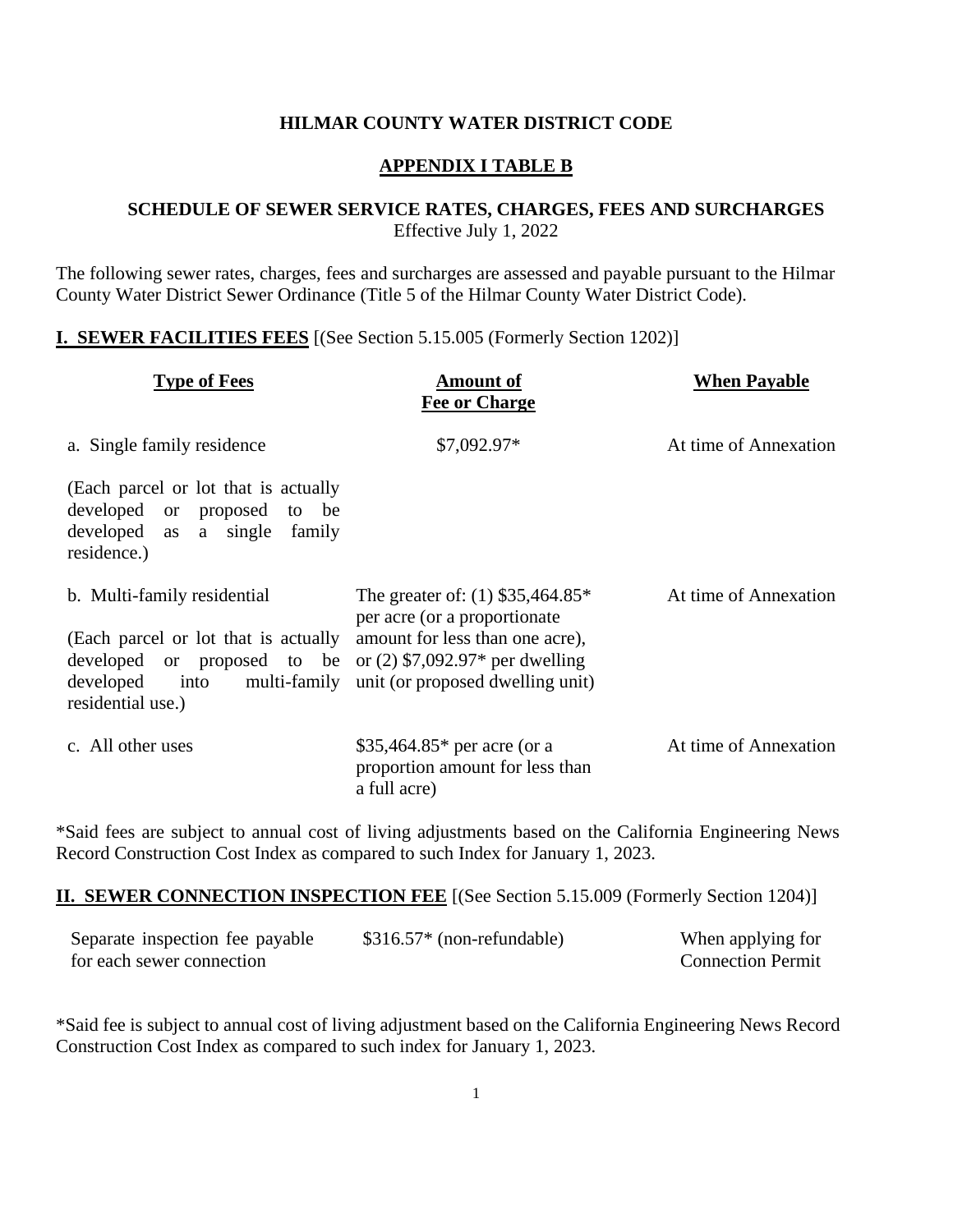# **III. SEWER CAPITAL IMPROVEMENT FEE** [(See Section 5.15.007 (Formerly Section 1203)]

All Users  $$4,796.18*$  for each equivalent residential unit

The earliest of the following events:

1.) Applying for a Can and Will Serve Commitment Notice, or

2.) Applying for a Sewer Connection Permit, or

3.) Connecting to the District's Sewer System

\*Said fees are subject to annual cost of living adjustments based on the California Engineering News Record Construction Cost Index as compared to such Index for January 1, 2023.

**IV. SEWER INSTALLATION CHARGES** (See Section 5.15.009 (Formerly Sections 1205 and 1206)

Sewer Installation Charges (when installation is done by the District)

Actual Installation Costs incurred by the District plus 10%

Estimate paid when applying for Connection Permit. Balance, if any, paid after installation

**V. SEWER SERVICE CHARGES AND RATES** (Monthly) [(See Section 5.15.015 (Formerly Section 13.01)]. Adopted by Ordinance No. 2021-1 effective September 1, 2021.

## **A. BASE RATES FOR SEWER SERVICE CHARGES**

Monthly charges for sewer service shall have two components:

1) A fixed charge for each customer, based on the customer class, AND

2) A variable charge, applicable to commercial customers and schools only, based on metered water usage.

The monthly charges shall be as follows:

### **FIXED CHARGES**

| <b>Customer Class</b>  | September 1, 2021 | <b>July 1, 2022</b> | <b>July 1, 2023</b> | <b>July 1, 2024</b> | <b>July 1, 2025</b> |
|------------------------|-------------------|---------------------|---------------------|---------------------|---------------------|
| Single-Family Dwelling | \$30.43           | \$34.38             | \$38.85             | \$43.90             | \$49.61             |
|                        |                   |                     |                     |                     |                     |
| Multi-family           | \$27.33           | \$30.88             | \$34.89             | \$39.43             | \$44.56             |
| (per dwelling unit)    |                   |                     |                     |                     |                     |
| Mobile Home Parks      | \$23.57           | \$26.63             | \$30.09             | \$34.00             | \$38.42             |
| (per dwelling unit)    |                   |                     |                     |                     |                     |
| Commercial             | \$30.43           | \$34.38             | \$38.85             | \$43.90             | \$49.61             |
| <b>Schools</b>         | \$30.43           | \$34.38             | \$38.85             | \$43.90             | \$49.61             |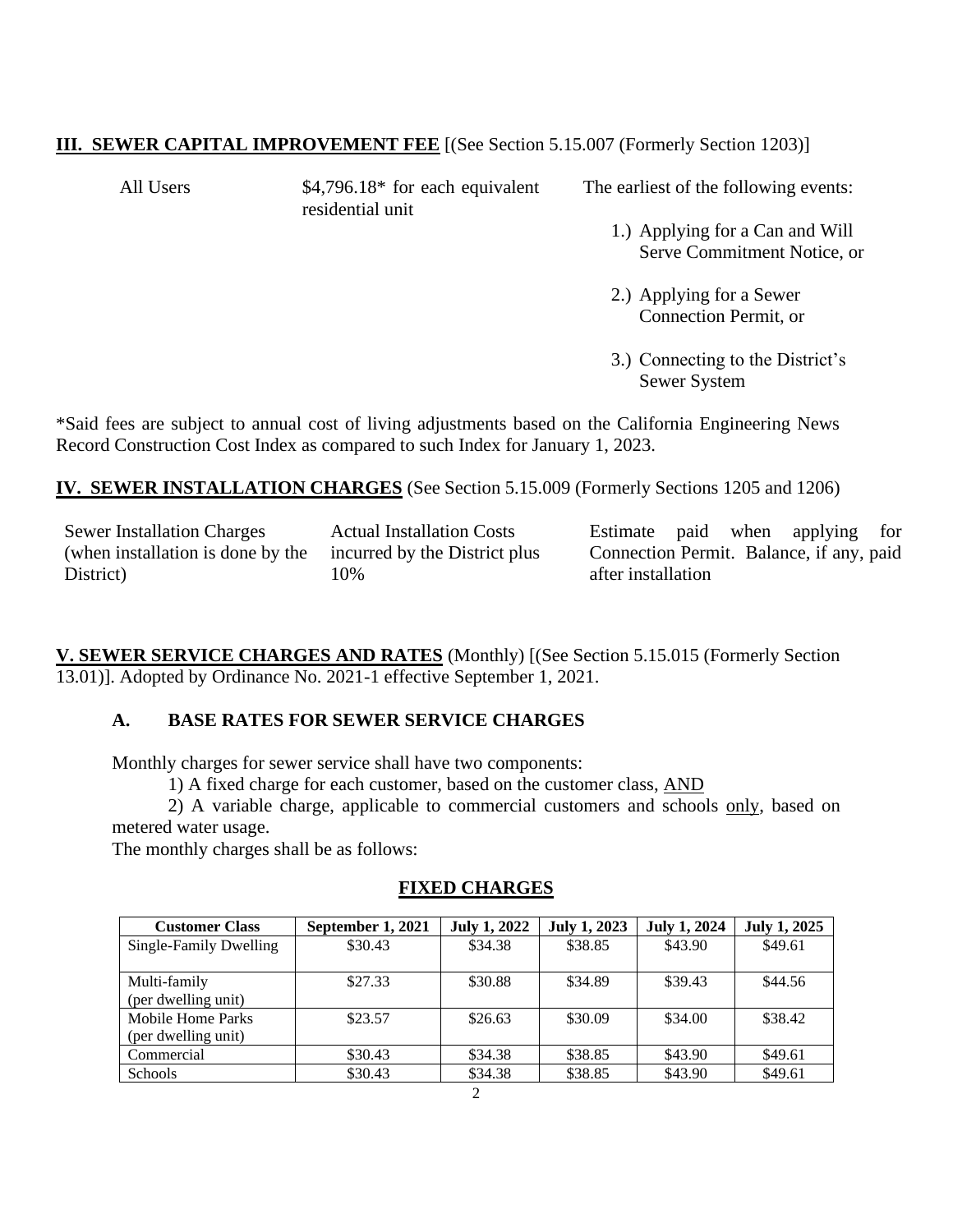## **VARIABLE CHARGES**

| <b>Customer Class</b> | September 1, 2021 | <b>July 1, 2022</b> | <b>July 1, 2023</b> | <b>July 1, 2024</b> | <b>July 1, 2025</b> |
|-----------------------|-------------------|---------------------|---------------------|---------------------|---------------------|
| Commercial            | \$2.50            | \$2.83              | \$3.20              | \$3.62              | \$4.09              |
| Schools               | ¢າ<br>92.IJ       | \$2.41              | \$2.72              | \$3.07              | \$3.47              |

Additional charge per each 1,000 gallons of metered water usage

## **B. ADJUSTMENTS TO BASE SEWER SERVICE CHARGES**

Automatic Adjustments to Sewer Service Charges. Unless otherwise indicated, commencing July 1, 2026, the fixed and variable Sewer Service Charges set forth above shall be adjusted annually on the 1st day of July of each year by an amount equal to the annual percentage change in the All Urban Consumers Index, U.S. City Average (CPI-U), as supplied by the Bureau of Labor Statistics on the 1st day of January immediately preceding the July 1<sup>st</sup> date of adjustment, unless or until such time as new rates are set by the Board of Directors.

The amount of such adjusted Base Sewer Service Charges shall be computed as follows:

|                               | <b>Current Year Consumer</b> |                       |
|-------------------------------|------------------------------|-----------------------|
| <b>Adjusted Monthly Sewer</b> | Price Index (CPI-U)          | <b>Base Sewer</b>     |
| <b>Service Charge Rate</b>    | $=$ Ending Scheduled Year    | <b>Service Charge</b> |
|                               | CPI (CPI-U)                  |                       |

# **VI. GUARANTEE DEPOSIT (also known as a SERVICE AGREEMENT CONNECTION CHARGE)** (See Section 5.16.003)

| All Users | \$150.00 for all applications for      |
|-----------|----------------------------------------|
|           | Sewer Service after September 15, 2005 |

**VII. RECONNECTION CHARGE** – (See Section 5.12.007 Chapter 5.12) (Formerly Section 1204)

All Users  $$25.00$  plus any applicable costs and penalties payable prior to reconnecting a disconnected sewer service